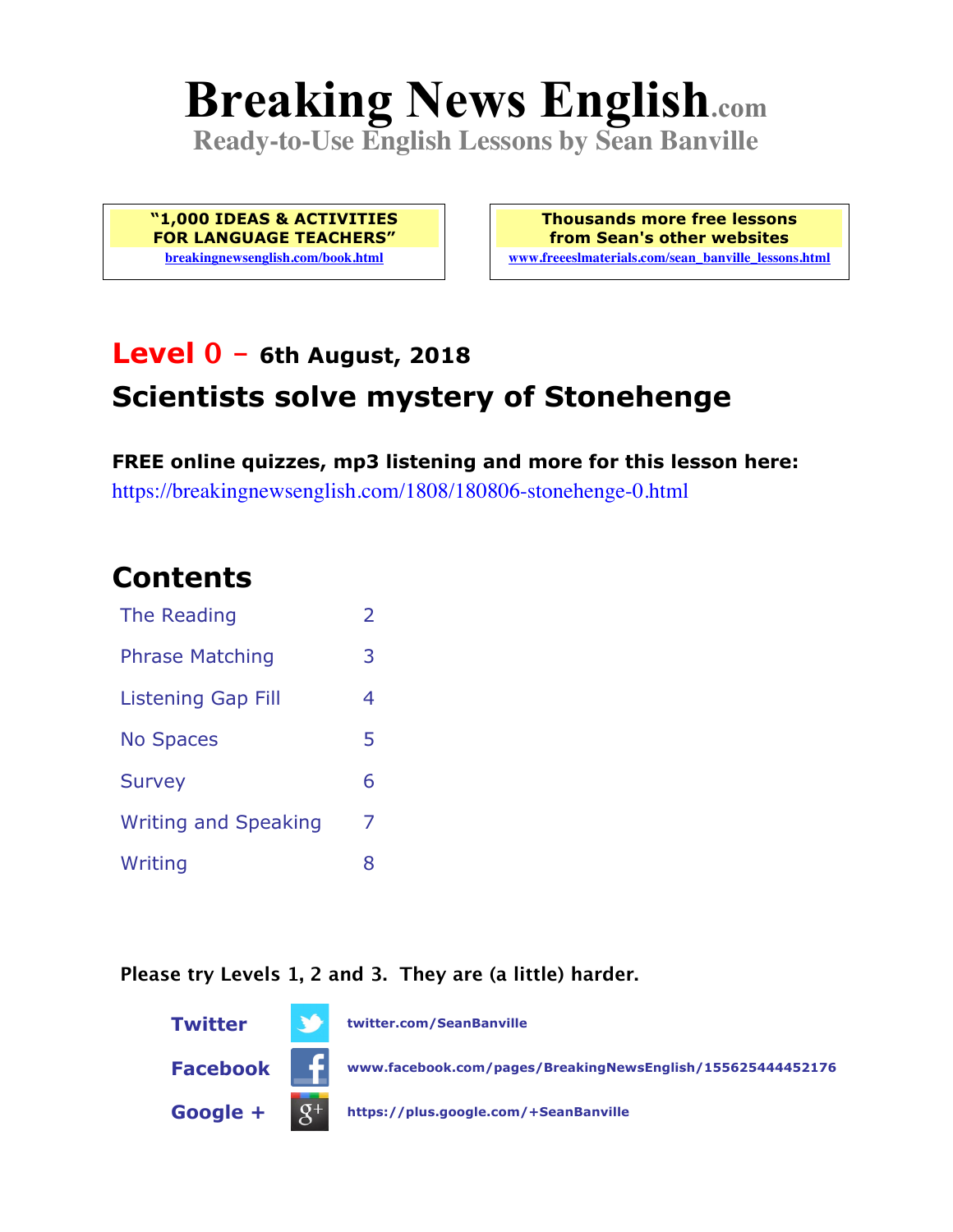# **THE READING**

From https://breakingnewsenglish.com/1808/180806-stonehenge-0.html

Scientists have found more about who built Stonehenge 5,000 years ago. This has been a mystery for thousands of years. Scientists say Stonehenge's builders lived 160 kilometres away in the mountains in Wales. The oldest human remains they found date back over 5,000 years. Stonehenge is a ring of giant stones in southwest England. Each stone is four metres high and weighs 25 tons. Scientists are not sure how people moved the giant stones to Stonehenge. They think the people buried at Stonehenge were from people who helped transport the stones.

Sources: https://www.**npr.org**/2018/08/03/635363118/builders-of-stonehenge-may-have-been-from-walesmore-than-100-miles-away https://www.**independent.co.uk**/news/uk/home-news/who-built-stonehenge-ancient-druidsbritons-pre-roman-a8474381.html https://www**.theguardian.com**/science/2018/aug/02/revealed-stonehenge-buried-welsh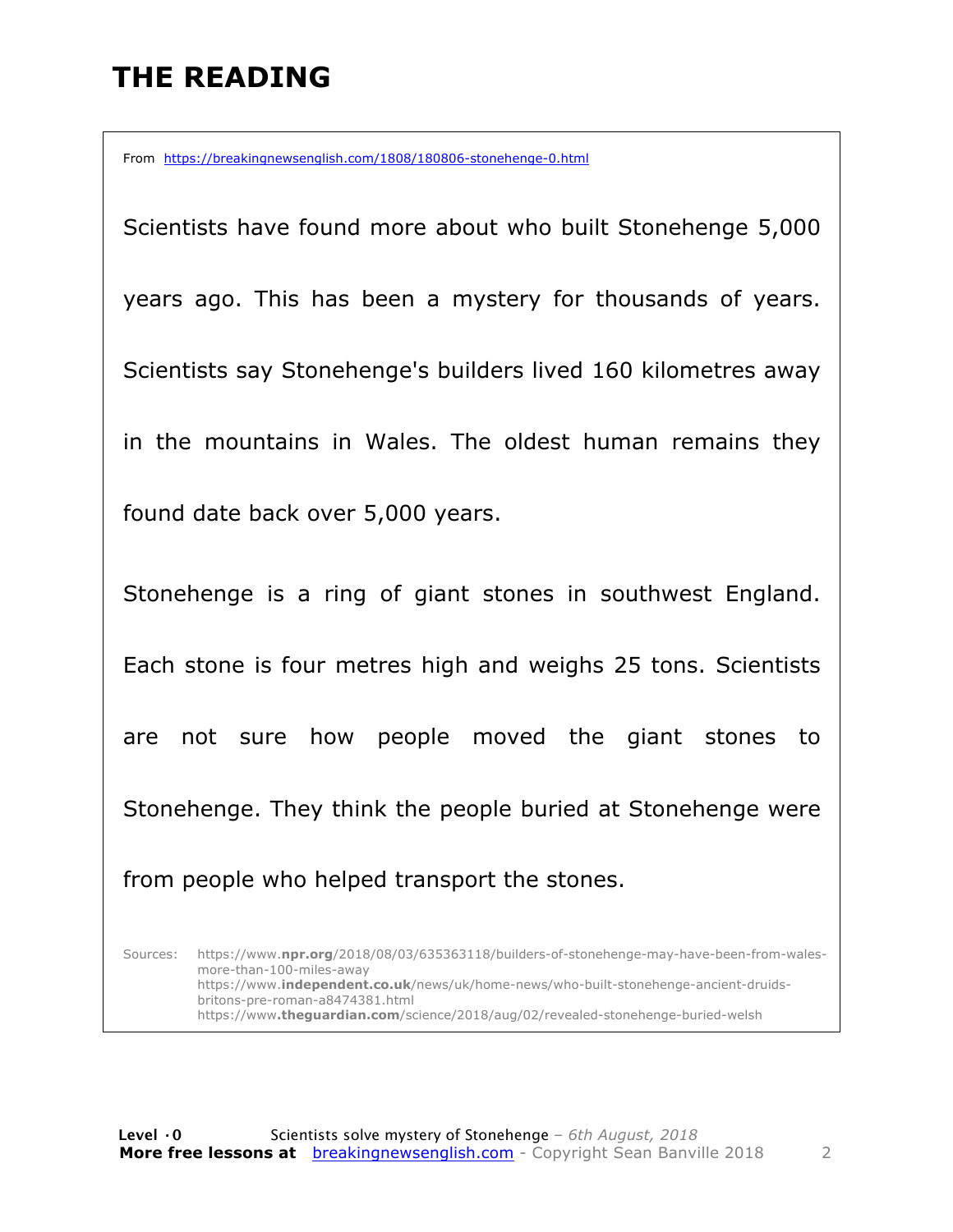# **PHRASE MATCHING**

From https://breakingnewsenglish.com/1808/180806-stonehenge-0.html

#### **PARAGRAPH ONE:**

| 1. more about who       | a.             | in Wales            |
|-------------------------|----------------|---------------------|
| 2. This has been        |                | b. built Stonehenge |
| 3. thousands            | $\mathsf{C}$ . | remains             |
| 4. Stonehenge's         |                | d. a mystery        |
| 5. lived 160 kilometres |                | e. over 5,000 years |
| 6. the mountains        | f.             | builders            |
| 7. The oldest human     | g.             | away                |
| 8. date back            |                | h. of years         |

#### **PARAGRAPH TWO:**

| 1. Stonehenge is a           |               | a. Stonehenge             |
|------------------------------|---------------|---------------------------|
| 2. giant stones in southwest |               | b. high                   |
| 3. Each stone is four metres | $C_{\bullet}$ | stones                    |
| 4. Scientists are not        |               | d. moved the giant stones |
| 5. how people                | e.            | helped                    |
| 6. the people buried at      | f.            | England                   |
| 7. people who                | g.            | sure                      |
| 8. transport the             | h.            | ring                      |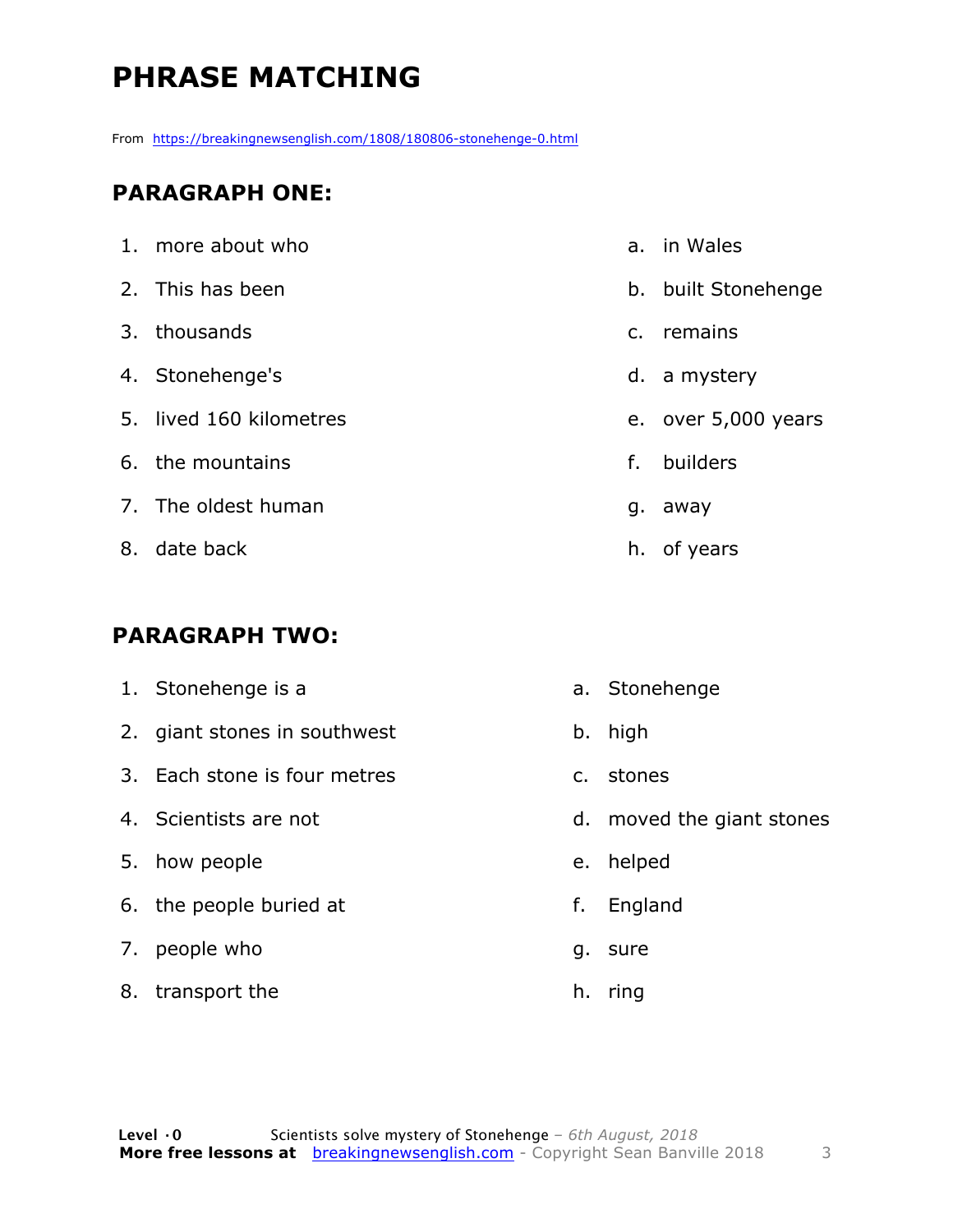## **LISTEN AND FILL IN THE GAPS**

From https://breakingnewsenglish.com/1808/180806-stonehenge-0.html

| Scientists (1) ___________________________ about who built Stonehenge |  |  |  |
|-----------------------------------------------------------------------|--|--|--|
|                                                                       |  |  |  |
|                                                                       |  |  |  |
| (4) ________________________ kilometres away in the mountains in      |  |  |  |
| Wales. (5) ________________________________ remains they found        |  |  |  |
|                                                                       |  |  |  |
|                                                                       |  |  |  |
| southwest England. Each (8) _______________________ metres high       |  |  |  |
| and weighs 25 tons. Scientists (9) ____________________ how           |  |  |  |
|                                                                       |  |  |  |
|                                                                       |  |  |  |
|                                                                       |  |  |  |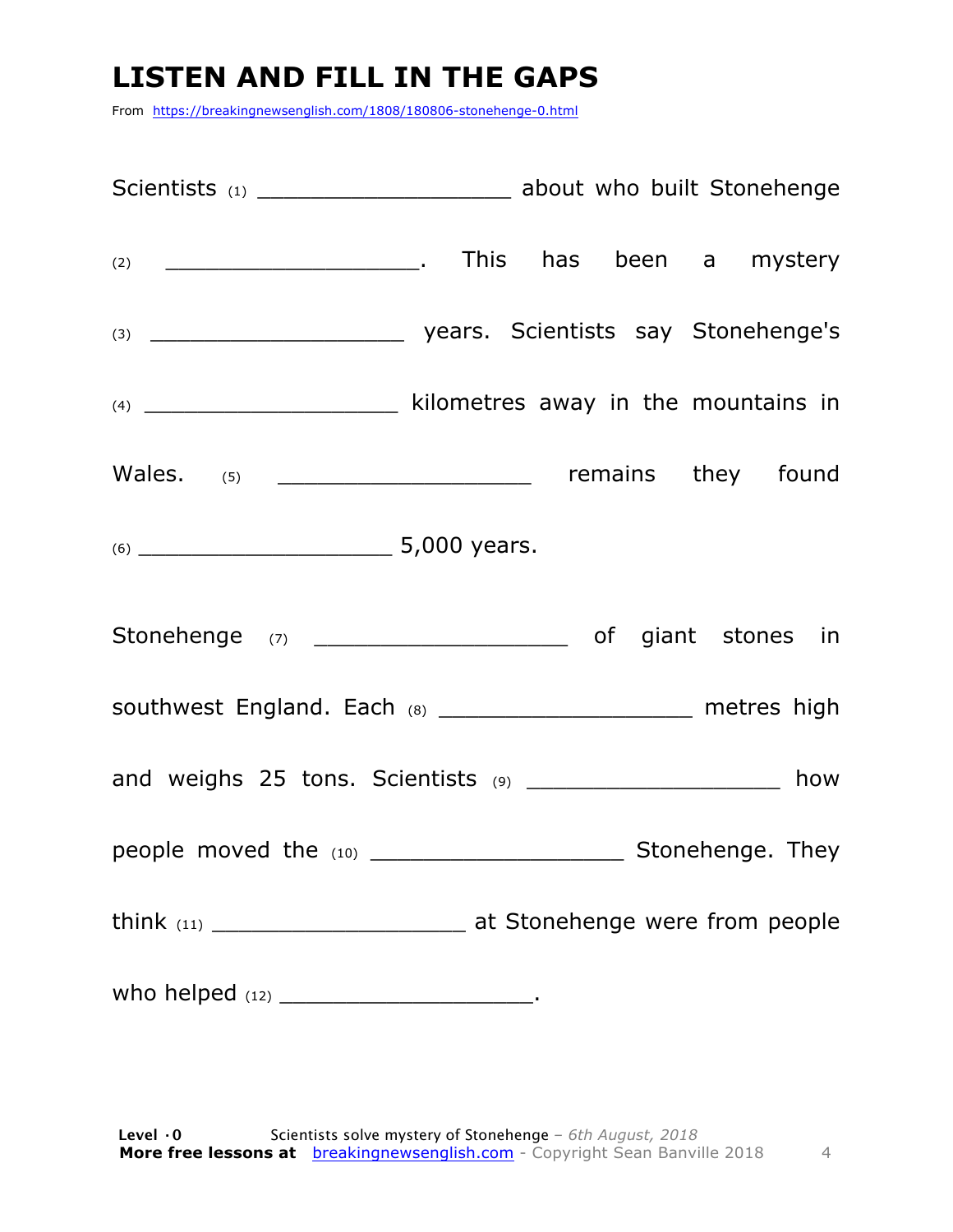# **PUT A SLASH ( / )WHERE THE SPACES ARE**

From https://breakingnewsenglish.com/1808/180806-stonehenge-0.html

ScientistshavefoundmoreaboutwhobuiltStonehenge5,000yearsago

.Thishasbeenamysteryforthousandsofyears.ScientistssayStonehen

ge'sbuilderslived160kilometresawayinthemountainsinWales.Theol

desthumanremainstheyfounddatebackover5,000years.Stoneheng

eisaringofgiantstonesinsouthwestEngland.Eachstoneisfourmetresh

ighandweighs25tons.Scientistsarenotsurehowpeoplemovedthegian

tstonestoStonehenge.TheythinkthepeopleburiedatStonehengewer

efrompeoplewhohelpedtransportthestones.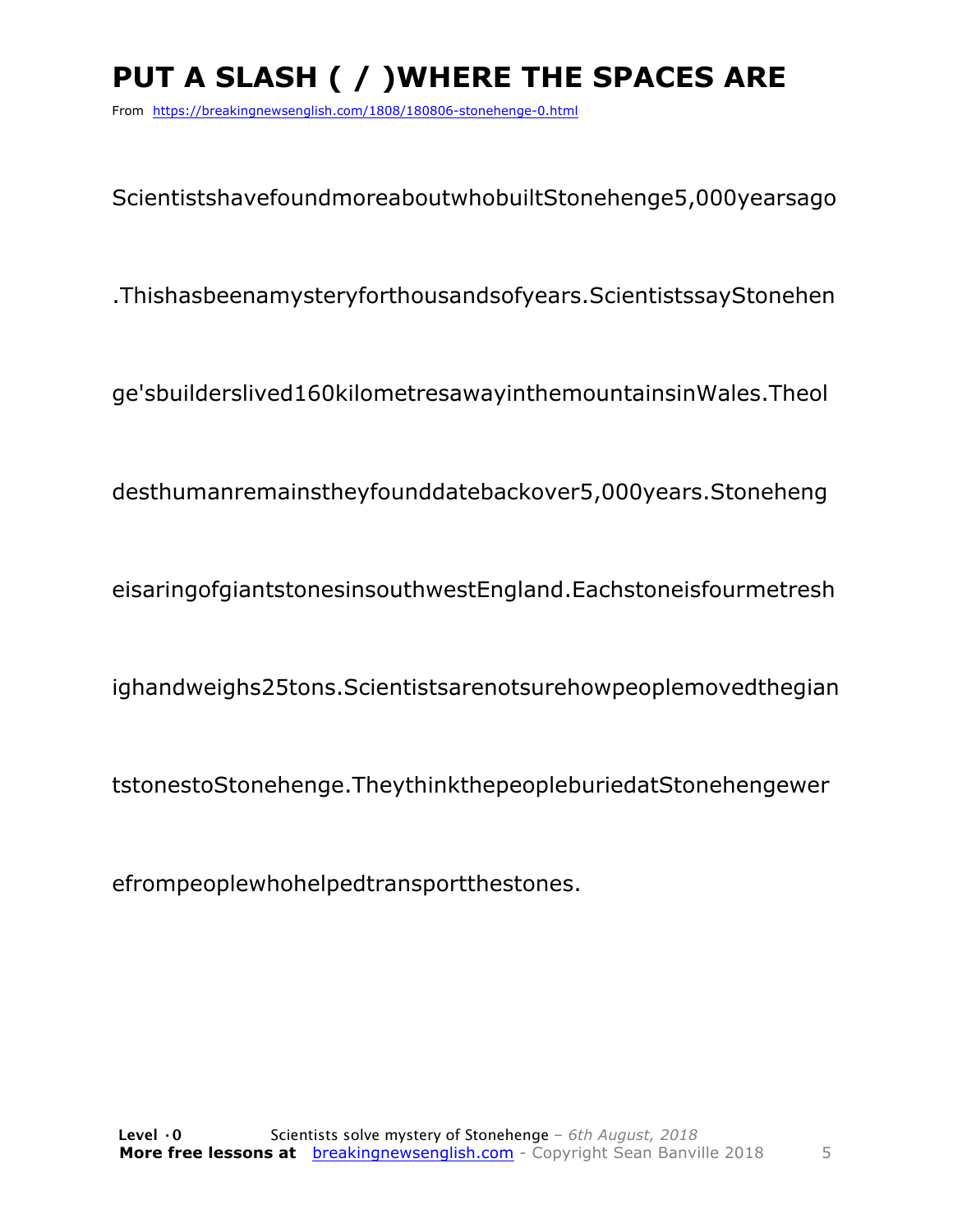# **STONEHENGE SURVEY**

From https://breakingnewsenglish.com/1808/180806-stonehenge-4.html

Write five GOOD questions about Stonehenge in the table. Do this in pairs. Each student must write the questions on his / her own paper.

When you have finished, interview other students. Write down their answers.

|      | STUDENT 1 | STUDENT 2 | STUDENT 3 |
|------|-----------|-----------|-----------|
| Q.1. |           |           |           |
| Q.2. |           |           |           |
| Q.3. |           |           |           |
| Q.4. |           |           |           |
| Q.5. |           |           |           |

- Now return to your original partner and share and talk about what you found out. Change partners often.
- Make mini-presentations to other groups on your findings.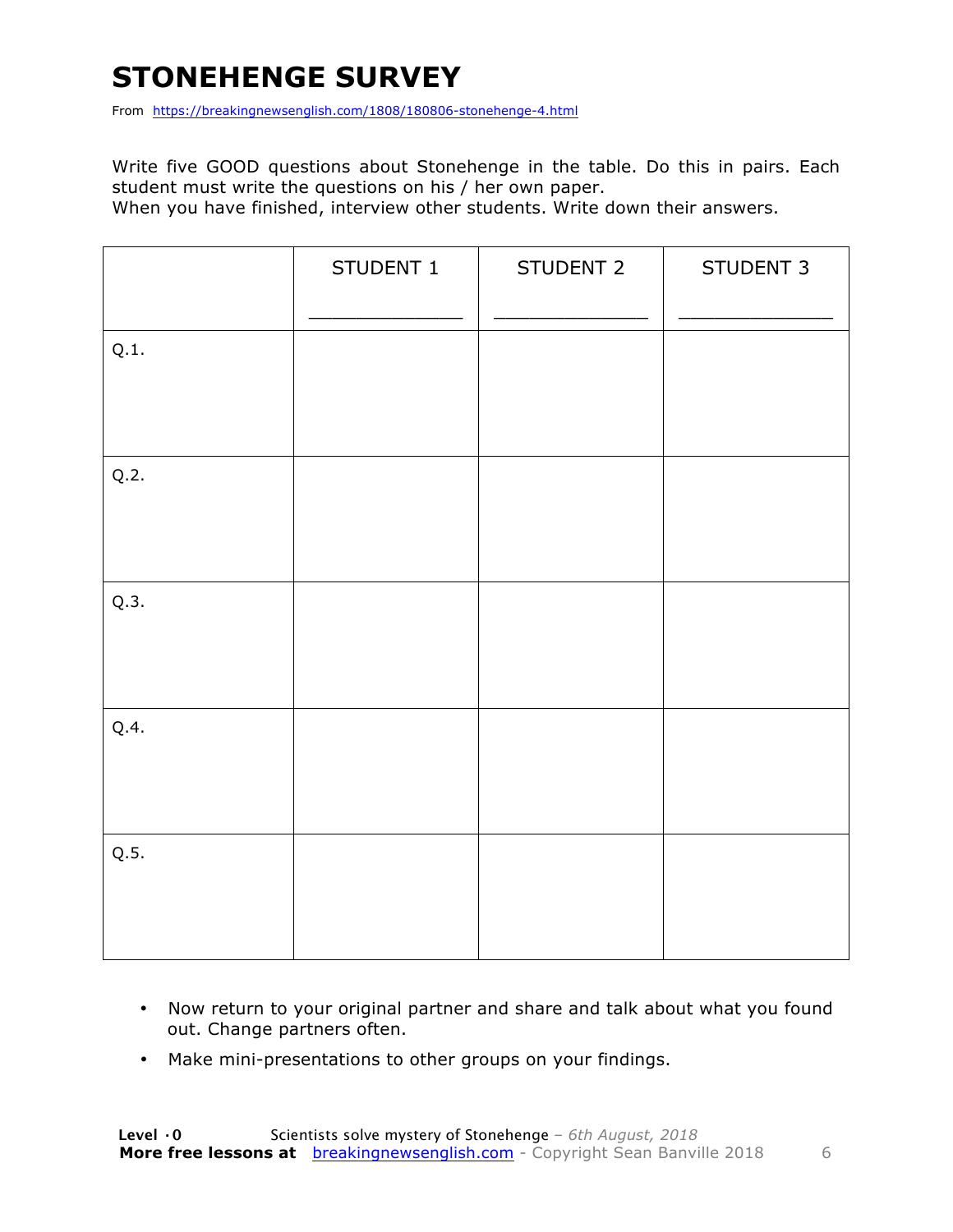### **WRITE QUESTIONS & ASK YOUR PARTNER(S)**

Student A: Do not show these to your speaking partner(s).

| a) |  |
|----|--|
| b) |  |
| c) |  |
| d) |  |
| e) |  |
| f) |  |
|    |  |

*Scientists solve mystery of Stonehenge – 6th August, 2018* More free lessons at breakingnewsenglish.com

### **WRITE QUESTIONS & ASK YOUR PARTNER(S)**

-----------------------------------------------------------------------------

Student B: Do not show these to your speaking partner(s).

| a) |  |  |
|----|--|--|
| b) |  |  |
| c) |  |  |
| d) |  |  |
| e) |  |  |
| f) |  |  |
|    |  |  |